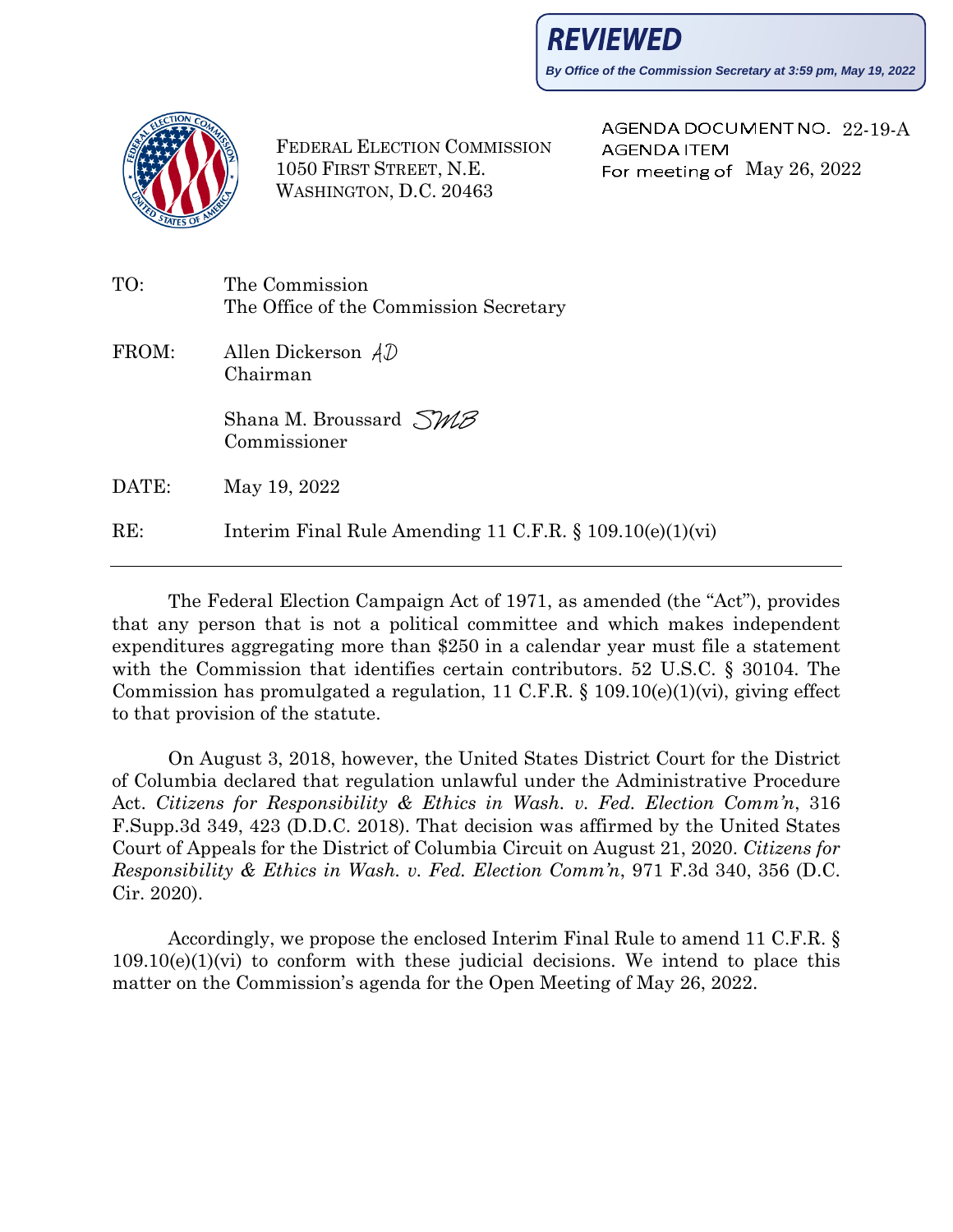| $\mathbf{1}$   | FEDERAL ELECTION COMMISSION                                                               |
|----------------|-------------------------------------------------------------------------------------------|
| $\overline{2}$ | <b>11 CFR Part 109</b>                                                                    |
| 3              | [Notice 2022-__]                                                                          |
| $\overline{4}$ | <b>Reporting Independent Expenditures</b>                                                 |
| 5              | <b>AGENCY:</b> Federal Election Commission.                                               |
| 6              | <b>ACTION:</b> Interim Final Rule.                                                        |
| $\tau$         | <b>SUMMARY:</b> The Federal Election Commission is amending a regulation requiring that   |
| $8\,$          | certain persons making independent expenditures disclose on their reports the             |
| 9              | identification of each person who made a contribution over \$200 to the persons filing    |
| 10             | such reports "for the purpose of furthering the reported independent expenditure." The    |
| 11             | Commission is taking this action to comply with the decision of the United States Court   |
| 12             | of Appeals for the District of Columbia Circuit, which affirmed a district court decision |
| 13             | holding that the disclosure regulation was invalid. The Commission is accepting           |
| 14             | comments on this revision to its regulation and any comments received may be addressed    |
| 15             | in a subsequent rulemaking document. Further information is provided in the               |
| 16             | supplementary information that follows.                                                   |
| 17             | <b>DATES:</b> The interim final rule is effective on [date after 30 legislative days have |
| 18             | passed]. Comments must be received on or before [INSERT DATE 30 DAYS AFTER                |
| 19             | PUBLICATION IN THE FEDERAL REGISTER].                                                     |
| 20             | ADDRESSES: All comments must be in writing. Commenters are encouraged to                  |
| 21             | submit comments electronically via the Commission's website at                            |
| 22             | https://sers.fec.gov/fosers/, reference REG 2022-XX. Alternatively, commenters may        |
| 23             | submit comments in paper form, addressed to the Federal Election Commission, Attn.:       |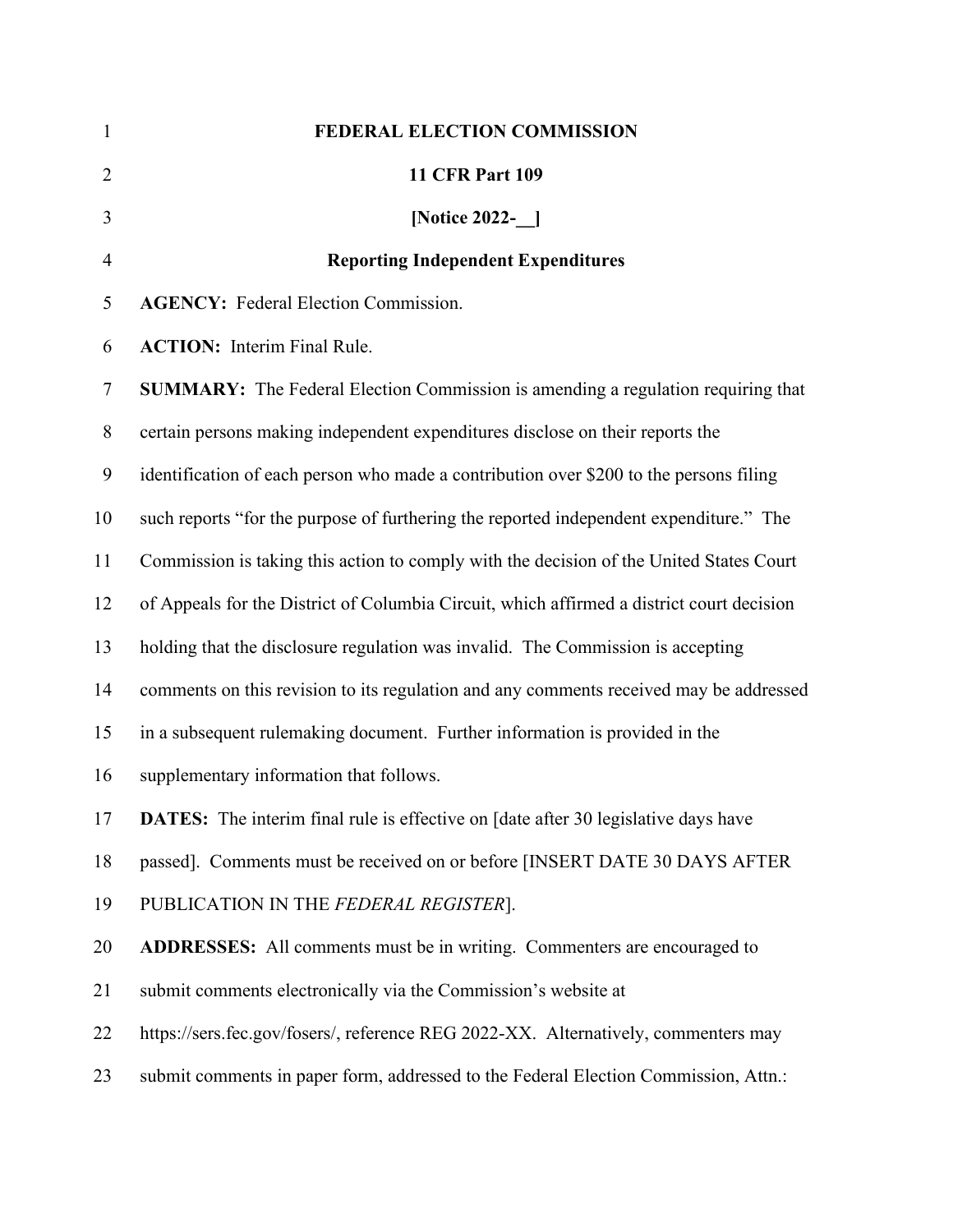Mr. Robert M. Knop, Assistant General Counsel, 1050 First Street NE, Washington, DC 20463.

| $\mathfrak{Z}$ | Each commenter must provide, at a minimum, his or her first name, last name,                |  |  |  |  |  |  |
|----------------|---------------------------------------------------------------------------------------------|--|--|--|--|--|--|
| $\overline{4}$ | city, and state. All properly submitted comments, including attachments, will become        |  |  |  |  |  |  |
| 5              | part of the public record, and the Commission will make comments available for public       |  |  |  |  |  |  |
| 6              | viewing on the Commission's website and in the Commission's Public Records Office.          |  |  |  |  |  |  |
| $\tau$         | Accordingly, commenters should not provide in their comments any information that they      |  |  |  |  |  |  |
| $8\,$          | do not wish to make public, such as a home street address, personal email address, date of  |  |  |  |  |  |  |
| $\mathbf{9}$   | birth, phone number, social security number, driver's license number, or any information    |  |  |  |  |  |  |
| 10             | that is restricted from disclosure, such as trade secrets or commercial or financial        |  |  |  |  |  |  |
| 11             | information that is privileged or confidential.                                             |  |  |  |  |  |  |
| 12             | FOR FURTHER INFORMATION CONTACT: Mr. Robert M. Knop, Assistant                              |  |  |  |  |  |  |
| 13             | General Counsel, or Ms. Joanna S. Waldstreicher, Attorney, 1050 First Street NE,            |  |  |  |  |  |  |
| 14             | Washington, DC 20463, (202) 694-1650 or (800) 424-9530.                                     |  |  |  |  |  |  |
| 15             | SUPPLEMENTARY INFORMATION: The Federal Election Campaign Act (the                           |  |  |  |  |  |  |
| 16             | "Act") provides that any person that is not a political committee and that makes            |  |  |  |  |  |  |
| 17             | independent expenditures aggregating in excess of \$250 per calendar year must file a       |  |  |  |  |  |  |
| 18             | statement containing certain information about the funds they received and spent,           |  |  |  |  |  |  |
| 19             | including identifying each person (other than a political committee) whose contributions    |  |  |  |  |  |  |
| 20             | to the person filing such statement aggregated in excess of \$200 within the calendar year, |  |  |  |  |  |  |
| 21             | together with the date and amount of such contribution. 52 U.S.C. $30104(c)(1)$ ; see also  |  |  |  |  |  |  |
| 22             | 52 U.S.C. 30104(b)(3)(A). The Act also provides that the statement must identify "each      |  |  |  |  |  |  |
| 23             | person who made a contribution in excess of \$200 to the person filing such statement       |  |  |  |  |  |  |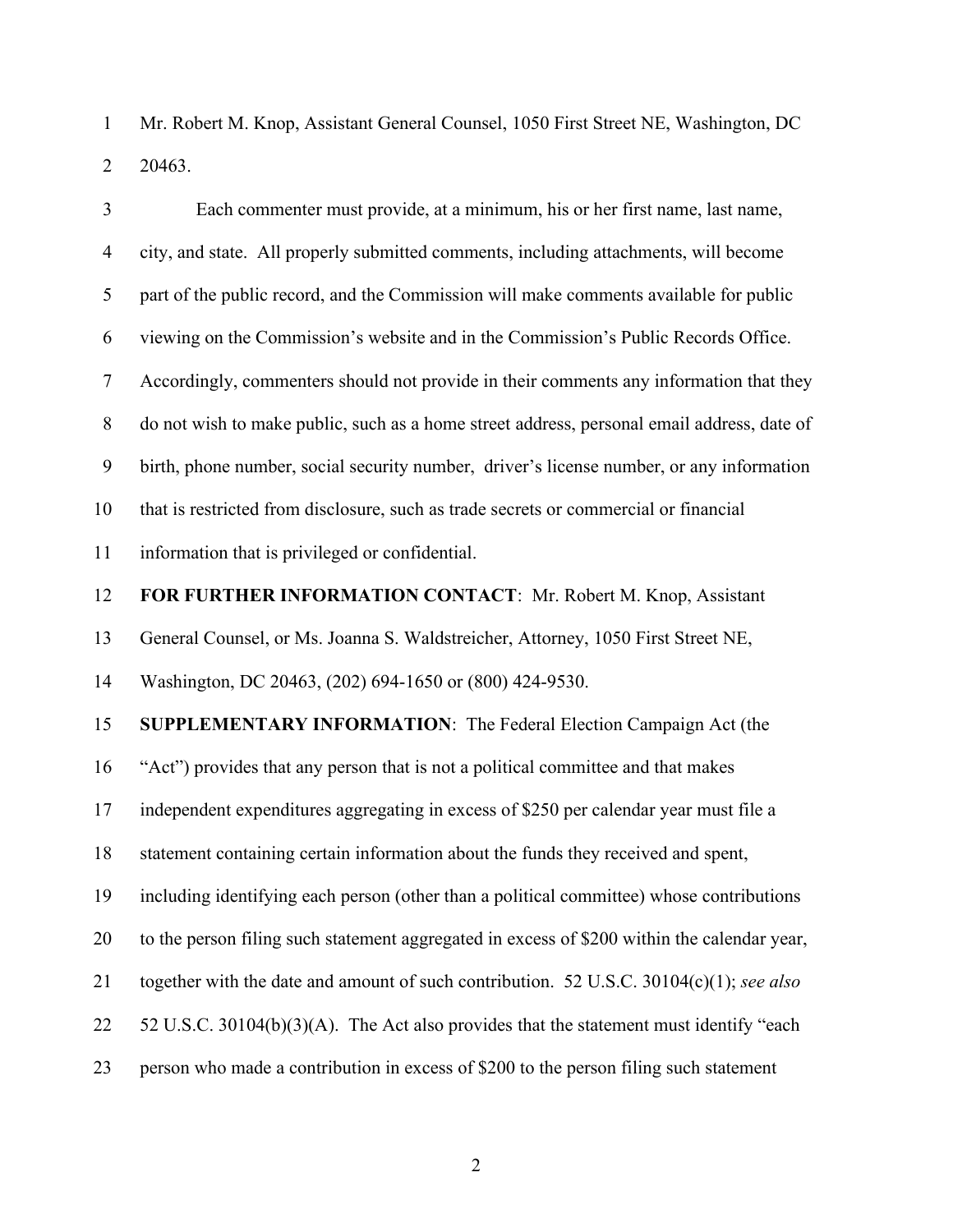which was made for the purpose of furthering an independent expenditure." 52 U.S.C. 2 30104(c)(2)(C).

| $\mathfrak{Z}$ | To implement these and other independent expenditure reporting provisions of the                          |
|----------------|-----------------------------------------------------------------------------------------------------------|
| $\overline{4}$ | Act, the Commission promulgated the regulation at 11 CFR 109.10, requiring that                           |
| 5              | "[e]very person that is not a political committee and that makes independent expenditures                 |
| 6              | aggregating in excess of \$250 with respect to a given election in a calendar year shall file             |
| $\tau$         | a verified statement or report" including certain information about the expenditures                      |
| $8\,$          | and "[t]he identification of each person who made a contribution in excess of \$200 to the                |
| 9              | person filing such report, which contribution was made for the purpose of furthering the                  |
| 10             | reported independent expenditure." 11 CFR 109.10(b), (e)(1)(vi).                                          |
| 11             | On Aug. 3, 2018, the United States District Court for the District of Columbia                            |
| 12             | Circuit held that the regulation at 11 CFR 109.10(e)(1)(vi) is invalid because it conflicts               |
| 13             | with the terms of the statute, which "mandate significantly more disclosure than that                     |
| 14             | required by the challenged regulation." CREW v. FEC, 316 F. Supp. 3d 349, 410 (D.D.C.                     |
| 15             | 2018). The district court held that 52 U.S.C. 30104(c)(1) "plainly requires broader                       |
| 16             | disclosure than just those donors making contributions for the purposes of funding the                    |
| 17             | independent expenditures made by the reporting entity." Id. at 389. The district court                    |
| 18             | further held that the regulation "substantially narrows subsection $(c)(2)$ " of the statute, <i>id</i> . |
| 19             | at 394, and that "the challenged regulation's substitution of 'the reported' for 'an' is not              |
| 20             | in accord with the statutory text." $Id$ . at 406. The district court therefore vacated the               |
| 21             | regulation, effective September 17, 2018. Order, CREW v. FEC, No. 16-259 (Aug. 3,                         |
| 22             | $2018$ ) at 2. <sup>1</sup> Shortly after the vacatur of the regulation became effective, the Commission  |

<span id="page-3-0"></span>

<sup>&</sup>lt;sup>1</sup> The court stayed its vacatur of the rule for 45 days from the date of the order.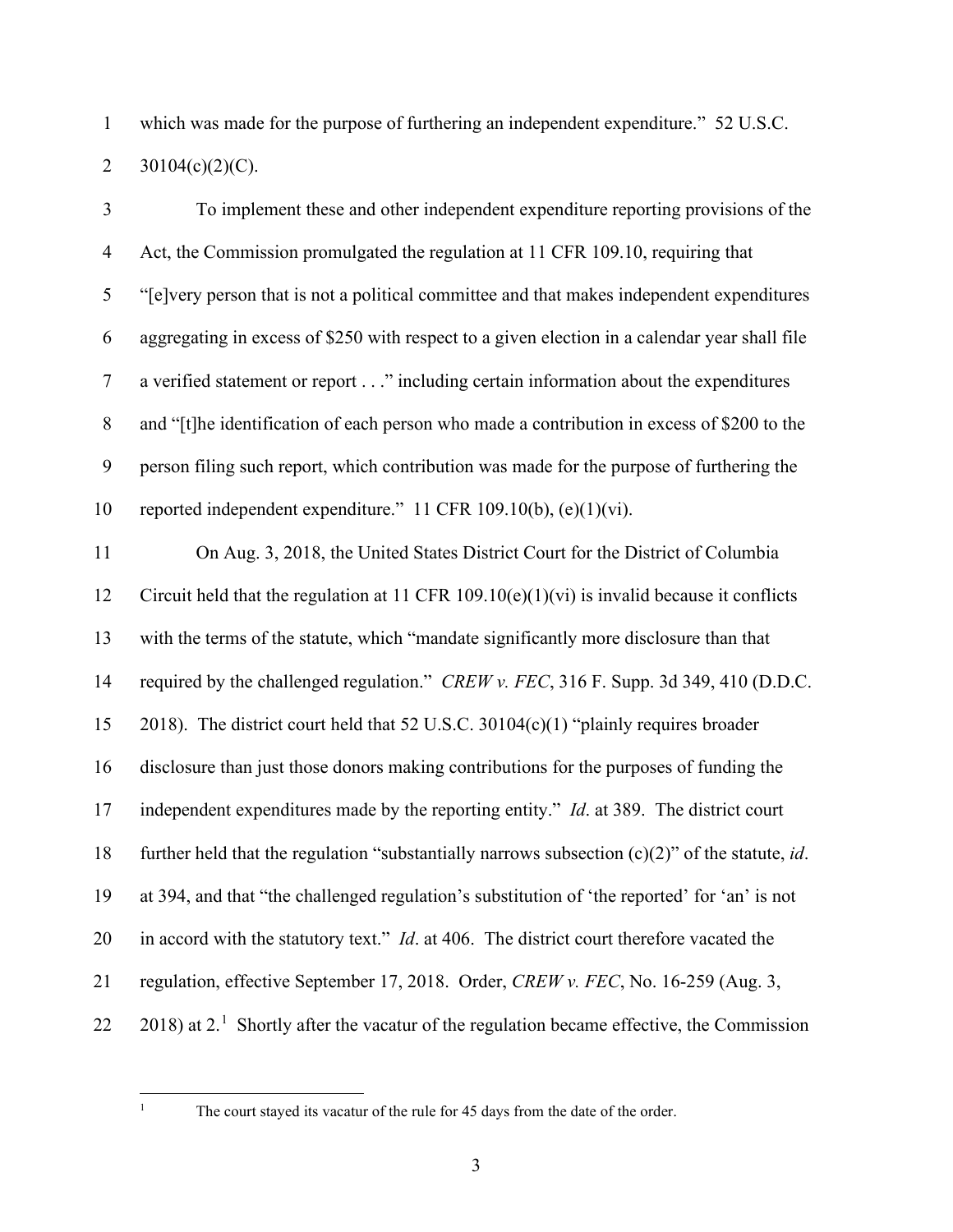| $\mathbf{1}$     | issued guidance on how persons other than political committees should report their        |
|------------------|-------------------------------------------------------------------------------------------|
| $\overline{2}$   | independent expenditures following the court's decision, available at:                    |
| $\mathfrak{Z}$   | https://www.fec.gov/updates/fec-provides-guidance-following-us-district-court-decision-   |
| $\overline{4}$   | crew-v-fec-316-f-supp-3d-349-ddc-2018/.                                                   |
| 5                | On August 21, 2020, the U.S. Court of Appeals for the District of Columbia                |
| 6                | Circuit affirmed the district court's decision. CREW v. FEC, 971 F.3d 340 (D.C. Cir       |
| $\tau$           | 2020). The D.C. Circuit found that 11 CFR 109.10 "disregards [52 U.S.C. 30104](c)(1)'s    |
| $8\,$            | requirement that [independent expenditure] makers disclose each donation from             |
| $\boldsymbol{9}$ | contributors who give more than \$200" <i>Id.</i> at 350-51. It also found that the       |
| 10               | regulation "impermissibly narrows [52 U.S.C. 30104] $(c)(2)(C)$ 's requirement that       |
| 11               | contributors be identified if their donations are 'made for the purpose of furthering an  |
| 12               | independent expenditure" by requiring disclosure only of donations linked to a particular |
| 13               | independent expenditure. Id. at 351 (emphasis supplied). The court concluded that,        |
| 14               | because the statute "establishes a broader disclosure mandate than the [Commission's]     |
| 15               | Rule ostensibly implementing it, the Rule is invalid." <i>Id.</i> at 356.                 |
| 16               | Commissioners have previously made efforts to reach consensus on revising the             |
| 17               | regulatory description of the reporting requirements, but were unable to find agreement   |
| 18               | by the required four affirmative votes.                                                   |
| 19               | In order to conform with the court opinion, the Commission is now amending 11             |
| 20               | CFR $109.10(e)(1)(vi)$ by simply striking the language in that regulation that the court  |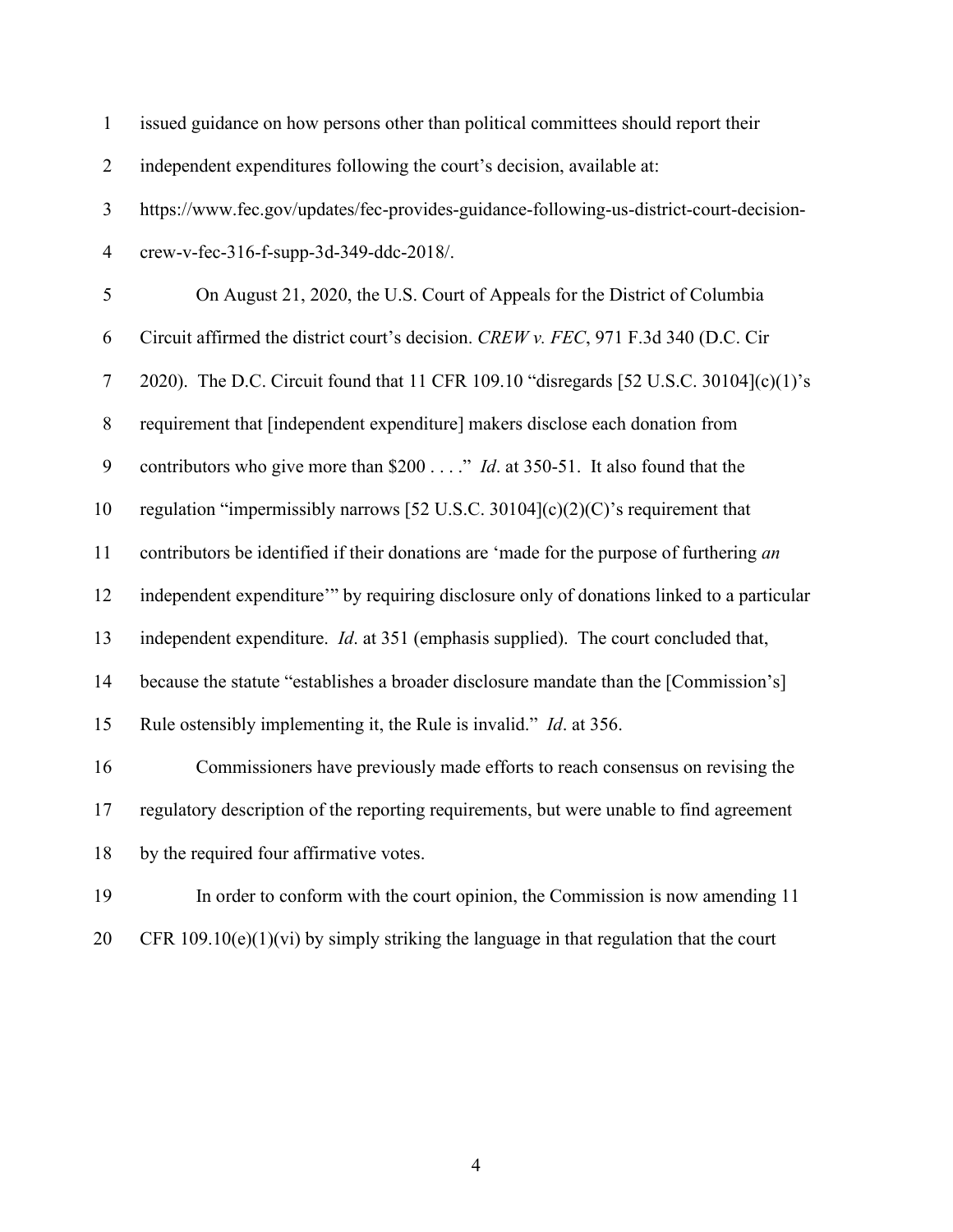found to be inconsistent with the statute: "which contribution was made for the purpose of furthering the reported independent expenditure."

 The Commission is issuing this rule as an interim final rule. This interim final rule will take effect thirty legislative days after its transmittal to Congress. *See* 52 U.S.C. 30111(d). The Commission welcomes public comment on this interim final rule and may address any comments it receives in a later rulemaking.

 The Administrative Procedure Act ("APA") requires an agency promulgating regulations to publish a notice of a proposed rulemaking in the Federal Register.

5 U.S.C. 553(b). The notice requirement does not apply, however, "when the agency for

good cause finds (and incorporates the finding and a brief statement of reasons therefor in

the rules issued) that notice and public procedure thereon are impracticable, unnecessary,

or contrary to the public interest." 5 U.S.C. 553(b)(B). According to the APA's

legislative history, a situation is "impracticable" when "the due and required execution of

the agency functions would be unavoidably prevented by its undertaking public rule-

making proceedings." *See* Administrative Procedure Act: Legislative History, S. Doc.

No. 248 79-258 (1946); *see also* Attorney General's Manual on the Administrative

Procedure Act 15 (1947). "'Unnecessary' means unnecessary so far as the public is

concerned, as would be the case if a minor or merely technical amendment in which the

public is not particularly interested were involved." *Id*. "Contrary to the public interest"

connotes a situation in which the interest of the public would be defeated by any

requirement of advance notice. *Id*.

22 The notice to amend 11 CFR 109.10(e)(1)(vi) is unnecessary because the Commission seeks to remove a regulatory provision that has already been invalidated by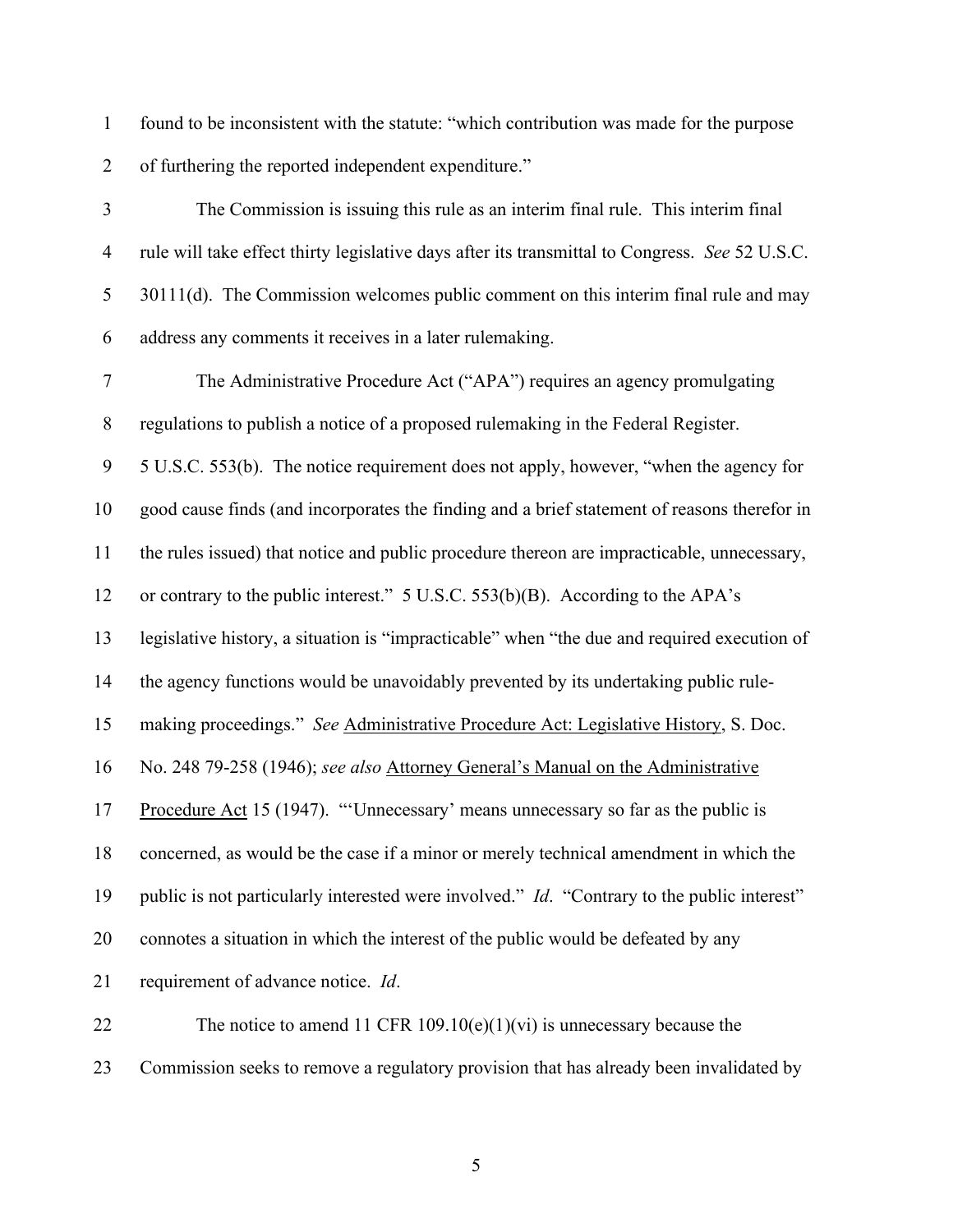| $\mathbf{1}$   | a federal court and cannot be enforced. 5 U.S.C. 553(b)(B). Removing this provision         |  |  |  |  |  |
|----------------|---------------------------------------------------------------------------------------------|--|--|--|--|--|
| $\overline{2}$ | from the regulations does not involve any exercise of discretion by the Commission.         |  |  |  |  |  |
| $\mathfrak{Z}$ | Moreover, because this provision is already unenforceable, the Commission's action will     |  |  |  |  |  |
| $\overline{4}$ | not affect the rights or interests of any person or entity, nor could the public notice and |  |  |  |  |  |
| 5              | comment period benefit the Commission in this rulemaking.                                   |  |  |  |  |  |
| 6              | In addition, a notice and comment period may be contrary to the public interest.            |  |  |  |  |  |
| $\tau$         | The Commission notes that the 2022 elections for federal office are scheduled to take       |  |  |  |  |  |
| $8\,$          | place on November 8, 2022. Although, as noted above, the Commission previously              |  |  |  |  |  |
| 9              | issued guidance on reporting requirements to the regulated community, the fundamental       |  |  |  |  |  |
| 10             | part of that guidance should be reflected in the Commission's regulations as soon as        |  |  |  |  |  |
| 11             | possible before the general election.                                                       |  |  |  |  |  |
| 12             | In addition, because this interim final rule is exempt from the notice and comment          |  |  |  |  |  |
| 13             | procedure under 5 U.S.C. 553(b), the Commission is not required to conduct a regulatory     |  |  |  |  |  |
| 14             | flexibility analysis under 5 U.S.C. 603 and 604 (Regulatory Flexibility Act). See 5         |  |  |  |  |  |
| 15             | U.S.C. $601(2)$ and $604(a)$ .                                                              |  |  |  |  |  |
| 16             |                                                                                             |  |  |  |  |  |
|                | 17 List of Subjects                                                                         |  |  |  |  |  |
| 18             | 11 CFR Part 109                                                                             |  |  |  |  |  |
| 19             | Coordinated and Independent Expenditures.                                                   |  |  |  |  |  |
| 20             | For the reasons set out in the preamble, the Commission is amending Subchapter              |  |  |  |  |  |
| 21             | A of Chapter I of Title 11 of the Code of Federal Regulations as follows:                   |  |  |  |  |  |
| 22             | PART 109 - COORDINATED AND INDEPENDENT EXPENDITURES (52 U.S.C.                              |  |  |  |  |  |
| 23             | 30101(17), 30116(a) AND (d), AND PUB. L. 107-155 SEC. 214(C))                               |  |  |  |  |  |